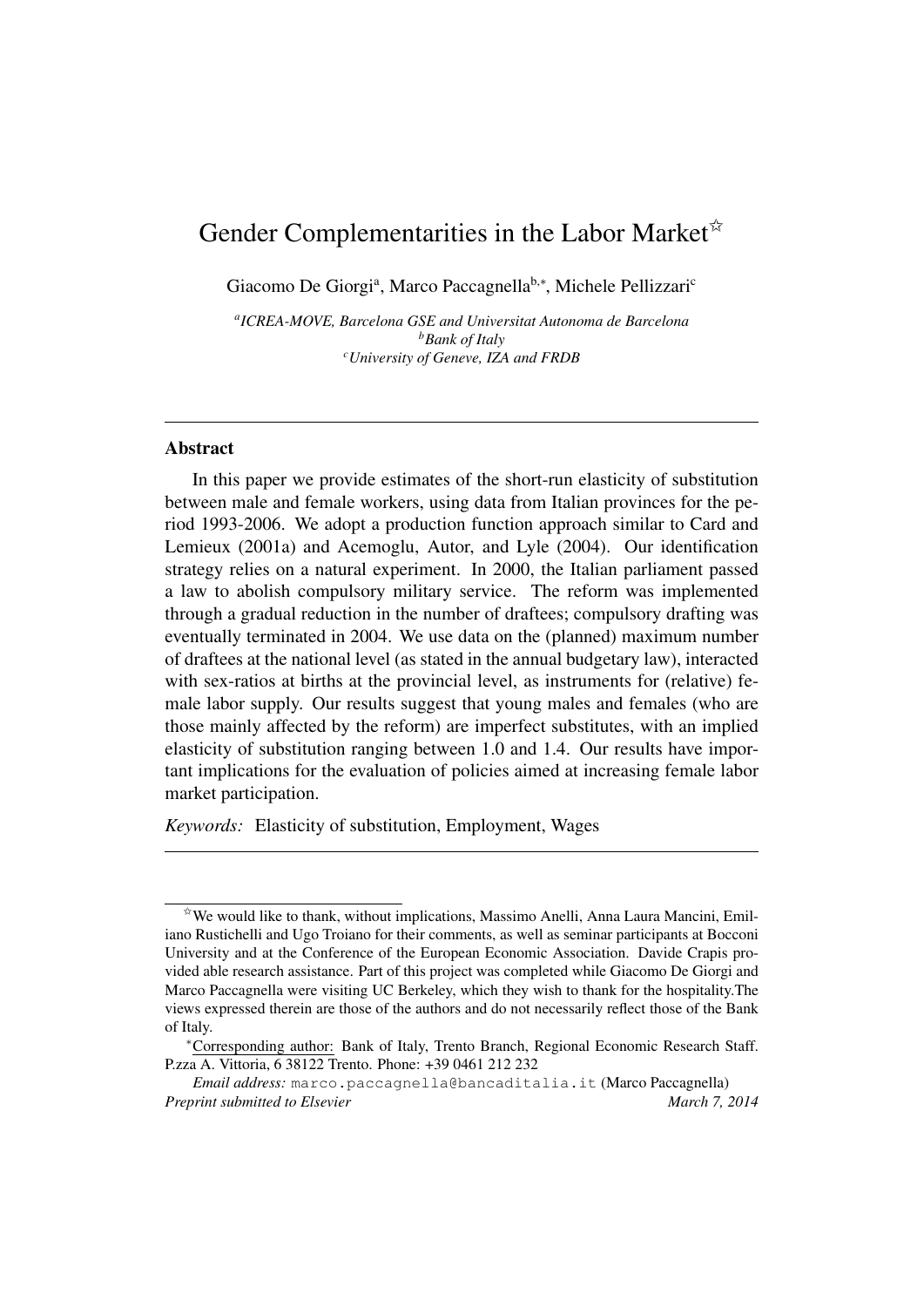# 1. Introduction

Italy has amongst the lowest levels of female participation in the labor market across European countries. In 2010, women's employment rate was as low as 46.1%, 21.6 percentage points below the corresponding rate for men, with ample differences within the country (from 30.5% in the South to 54.8% in the Centre-North; [Banca d'Italia, 2011\)](#page-17-0). Gender wage gaps are, on the other hand, lower than in other OECD countries, at around 6%; after controlling for selection, [Olivetti and Petrongolo](#page-18-0) [\(2008\)](#page-18-0) estimate median wage gaps to be between 10% and 20% during the 1994-2001 period (still below the US, where the estimated gap is above 30%); more recently, [Zizza](#page-18-1) [\(2013\)](#page-18-1) estimated gender wage gaps at around 13% in 2008. There is ample consensus, both among policymakers and academics, that female participation is "too low" and that ef-fort must be exerted to increase employment rates.<sup>[1](#page-1-0)</sup> Many different solutions have been proposed to achieve such goal, from gender-based taxation [\(Alesina,](#page-16-0) [Ichino, and Karabarbounis, 2011\)](#page-16-0) to increased provision of childcare facilities [\(Del Boca, Locatelli, and Vuri, 2005;](#page-17-1) [Del Boca and Vuri, 2007;](#page-17-2) [Arpino, Pron](#page-16-1)[zato, and Tavares, 2010;](#page-16-1) [Brilli, Del Boca, and Pronzato, 2011\)](#page-17-3) and the extension of parental leaves [\(Pronzato, 2009;](#page-18-2) [Kluve and Tamm, 2013\)](#page-18-3), from gender quotas [\(Beaman, Chattopadhyay, Duflo, Pande, and Topalova, 2009;](#page-17-4) [De Paola, Scoppa,](#page-17-5) [and Lombardo, 2010\)](#page-17-5) to targeted training programs. These policies are often justified both on equity (the current allocation being deemed "unfair") and on efficiency grounds; according to this last argument, either gender diversity in the workplace would be productivity-enhancing, and/or the specific skills possesed by women are sub-optimally represented in the economy.

There is actually ample evidence (often experimental) that men and women posses different skills (which may be complementary). For instance, men were documented to perform better in competitive environments [\(Gneezy, Niederle,](#page-18-4) [and Rustichini, 2003;](#page-18-4) [Gneezy and Rustichini, 2004;](#page-18-5) [Paserman, 2010\)](#page-18-6), although [Lavy](#page-18-7) [\(2013\)](#page-18-7) recently challenged this view. Women also appear to be less able to foster cooperation among men [\(Gagliarducci and Paserman, 2012\)](#page-18-8), more altruistic [\(Eckel and Grossman, 1998;](#page-18-9) [Andreoni and Vesterlund, 2001\)](#page-16-2) and more risk-averse [\(Borghans, Golsteyn, Heckman, and Meijers, 2009\)](#page-17-6). In a recent article surveying a number of experimental studies, [Croson and Gneezy](#page-17-7) [\(2009\)](#page-17-7)

<span id="page-1-0"></span><sup>&</sup>lt;sup>1</sup>In 2001 the Lisbon Agenda set the explicit goal of a 60% female employment rate to be reached by 2010. More recently, the new Europe 2020 Strategy redefined this goal, aiming to an overall employment rate of 75%. The achievement of this new target will necessarily require a large increase in female participation.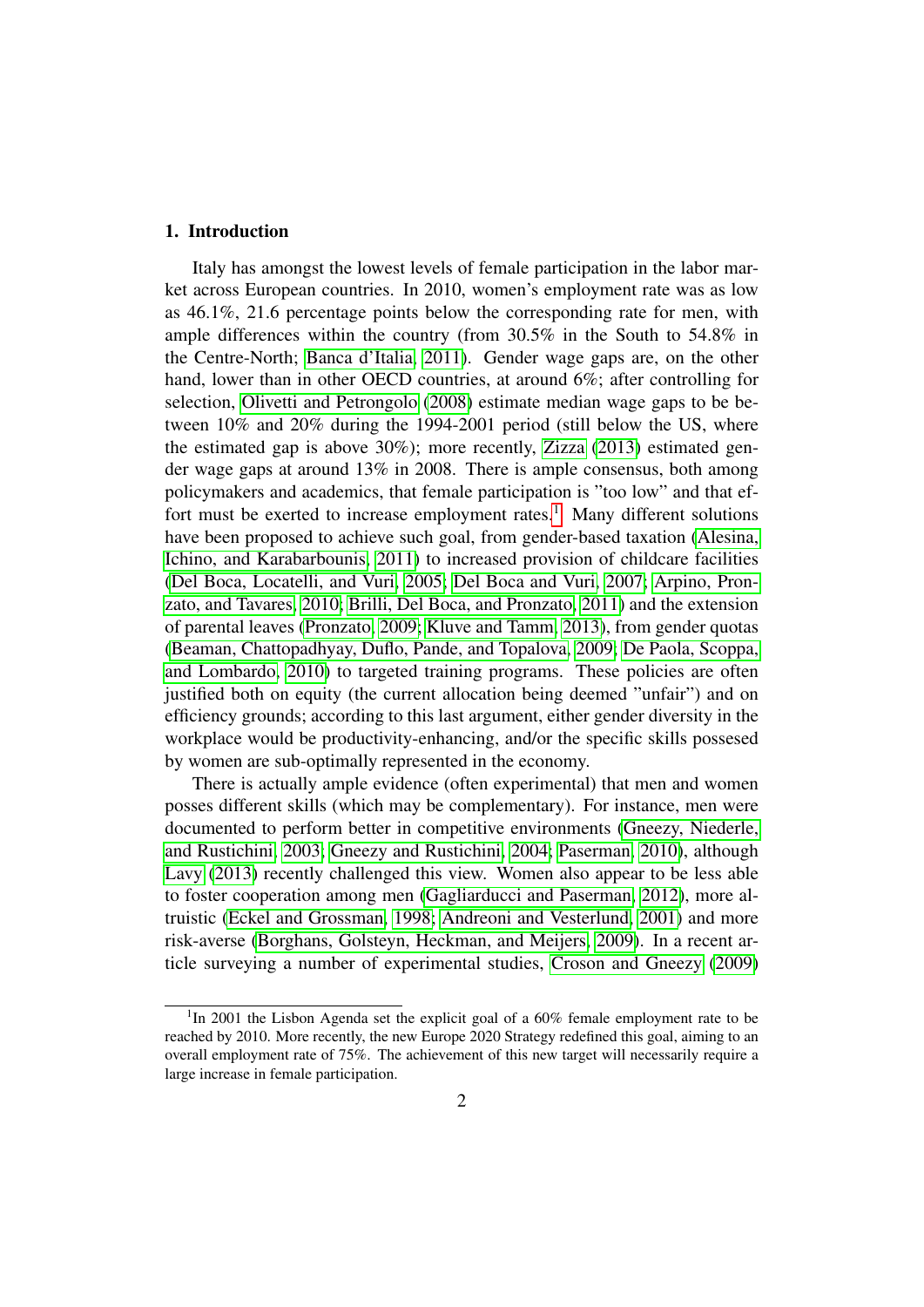identify robust differences in risk preferences, social preferences and competitive preferences, although [Abrevaya and Hamermesh](#page-16-3) [\(2012\)](#page-16-3) find no significant differences in actual behavior.

In order to be able to properly evaluate the overall impact of policies aimed at increasing female labor supply, an important question to ask is whether men and women are actually complements or substitutes in the production process, and how large the elasticity of substitution between these two types of "labor inputs" is.

Starting with the seminal contribution by [Katz and Murphy](#page-18-10) [\(1992\)](#page-18-10), the literature has mainly focused on estimating the elastiticity of substitution between skilled and unskilled workers [\(Angrist, 1995;](#page-16-4) [Card and Lemieux, 2001a;](#page-17-8) [Leu](#page-18-11)[ven, Oosterbeek, and van Ophem, 2004;](#page-18-11) [Ciccone and Peri, 2005;](#page-17-9) [Caselli and](#page-17-10) [Coleman, 2006\)](#page-17-10) or between natives and immigrants workers [\(Card, 2001;](#page-17-11) [Bor](#page-17-12)[jas, 2003;](#page-17-12) [Ottaviano and Peri, 2006;](#page-18-12) [Borjas, Grogger, and Hanson, 2008;](#page-17-13) [Borjas,](#page-17-14) [2009;](#page-17-14) [D'Amuri, Ottaviano, and Peri, 2010;](#page-17-15) [Barone and Mocetti, 2011;](#page-17-16) [Ottaviano](#page-18-13) [and Peri, 2012;](#page-18-13) [Peri and Sparber, 2009\)](#page-18-14).

To the best of our knowledge, [Acemoglu, Autor, and Lyle](#page-16-5) [\(2004\)](#page-16-5) is the only recent paper that provides estimates of the long-run elasticity of substitution between male and female workers, exploiting the US World War II mobilization as a "natural experiment" that drew a large number of women into the labor market<sup>[2](#page-2-0)</sup>. In their paper, cross-state variation in mobilization rates is used as an instrument for (relative) female labor supply. One drawback of this approach is that *actual* mobilization rates are used, which may be correlated with (unobserved) local labor market conditions; this cast some doubts on the validity of the instrument. We take into account the possible endogeneity of (relative) female labor supply by instrumenting it with sex ratios at birth and by exploiting a similar natural experiment, i.e. the abolition of compulsory military service (passed by the Italian Parliament in 2000). The abolition was not sudden, and was implemented through a gradual reduction in the yearly intake of draftees. From the yearly budgetary law we derive information on the maximum number of draftees the military *planned* to enroll in each year (at the national level). These two variables (interacted with each other) should provide a valid instrument, to the extent that they both generate exogenous variation in the relative supply of female workers at the year-province level. Although coefficients estimates are often characterized by large standard errors, and the instrument does not appear to be particularly strong, we do find converging evidence of imper-

<span id="page-2-0"></span><sup>2</sup>The impact of World War II mobilization on shor- and long-run female labor supply has been recently reassessed by [Goldin and Olivetti](#page-18-15) [\(2013\)](#page-18-15)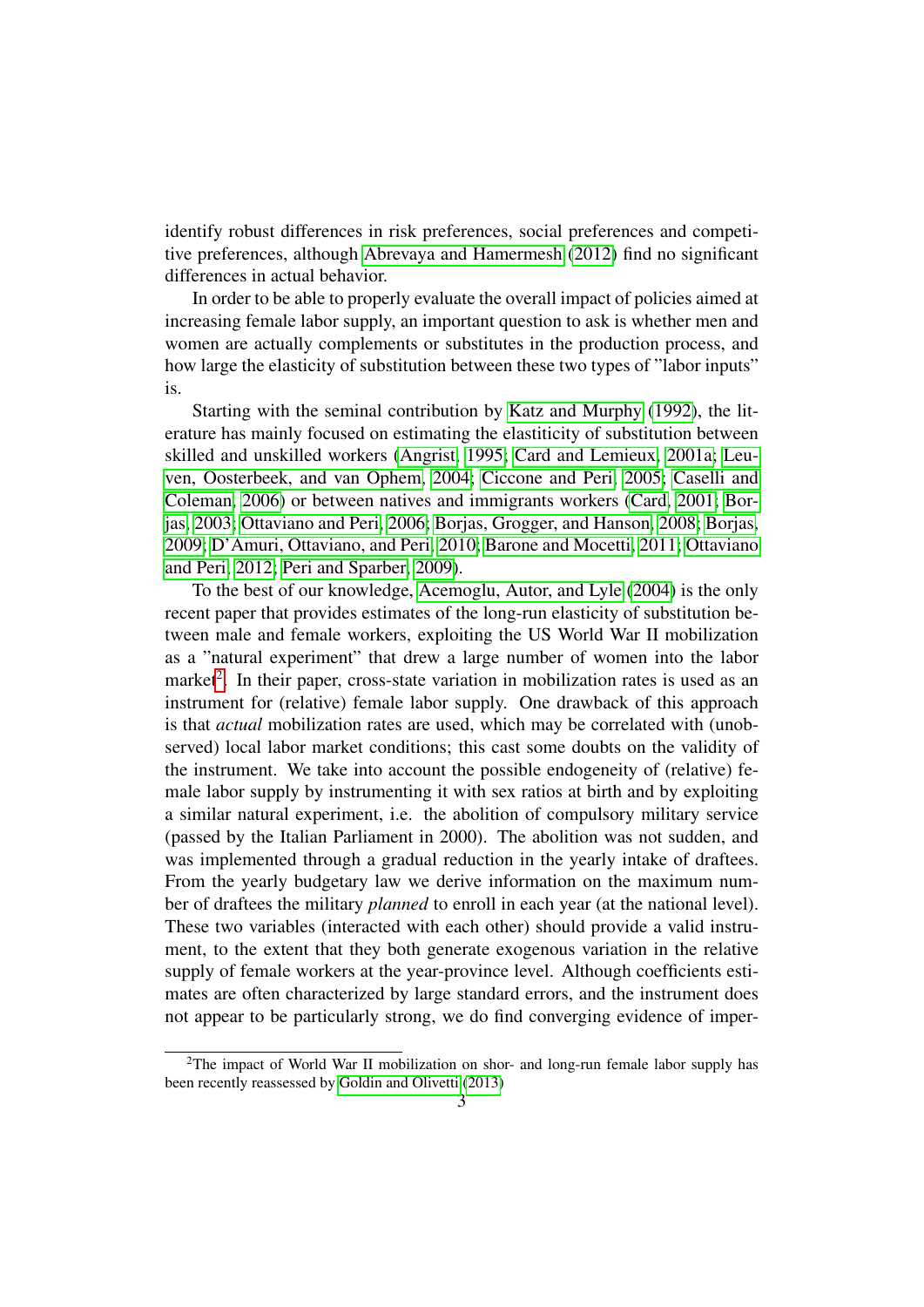fect substitutability between young men and women (those mainly affected by the reform), with an implied elasticity of substitution ranging between 1.0 and 1.4, depending on the specification.

The rest of the paper is organized as follows. In section [2](#page-3-0) we present the theoretical framework at the basis of our empirical application. In section [3](#page-5-0) we present the data used in this study and we discuss the validity of our identification strategy. In section [4](#page-9-0) we present our empirical results. Section [5](#page-15-0) concludes.

### <span id="page-3-0"></span>2. Theoretical framework

The starting point of our analysis is a standard Cobb-Douglas production function, featuring constant returns to scale and heterogeneus labor inputs:

<span id="page-3-1"></span>
$$
Y_{jt} = A_{jt} K_{jt}^{\alpha} L_{jt}^{1-\alpha} \tag{1}
$$

where labor input  $L_{it}$  is a constant elasticity of substitution (CES) aggregate of male and female workers [\(Acemoglu, Autor, and Lyle, 2004\)](#page-16-5):

<span id="page-3-2"></span>
$$
L_{jt} = [(B(f)_{jt}F_{jt})^{\rho} + (B(m)_{jt}M_{jt})^{\rho}]^{\frac{1}{\rho}}
$$
\n(2)

In equations [1](#page-3-1) and [2,](#page-3-2)  $Y_{jt}$  and  $K_{jt}$  are, respectively, total output and capital stock in province j at time t,  $M_{it}$  and  $F_{it}$  represent the supply of, respectively, male and female workers,  $A$  is a neutral productivity term and the  $B$ s are productivity parameters allowed to be gender-dependent and normalized so that they sum to one. The elasticity of substitution between male and female workers is defined as the percentage change in the relative demand for female (male) workers following a percentage change in the relative price of male (female) workers, and can be expressed as

$$
\sigma\equiv\frac{1}{1-\rho},\qquad \rho\in(-\infty,1)
$$

Male and female workers are gross substitutes if  $\sigma > 1$  ( $\rho > 0$ ), and gross complements if  $\sigma < 1$  ( $\rho < 0$ ).

Now let assume a competitive labor market, where inputs are paid their marginal product. The first-order conditions for the firm's problem equate the derivatives of [\(1\)](#page-3-1) with respect to male and female labor to male and female wages, respectively:

<span id="page-3-3"></span>
$$
\frac{\partial Y_{jt}}{\partial F_{jt}} = w_{jt}^F = (1 - \alpha) K_{jt}^{\alpha} A_{jt} B(f)_{jt}^{\rho} F_{jt}^{(\rho - 1)} L_{jt}^{\frac{1 - \alpha - \rho}{\rho}}
$$
(3)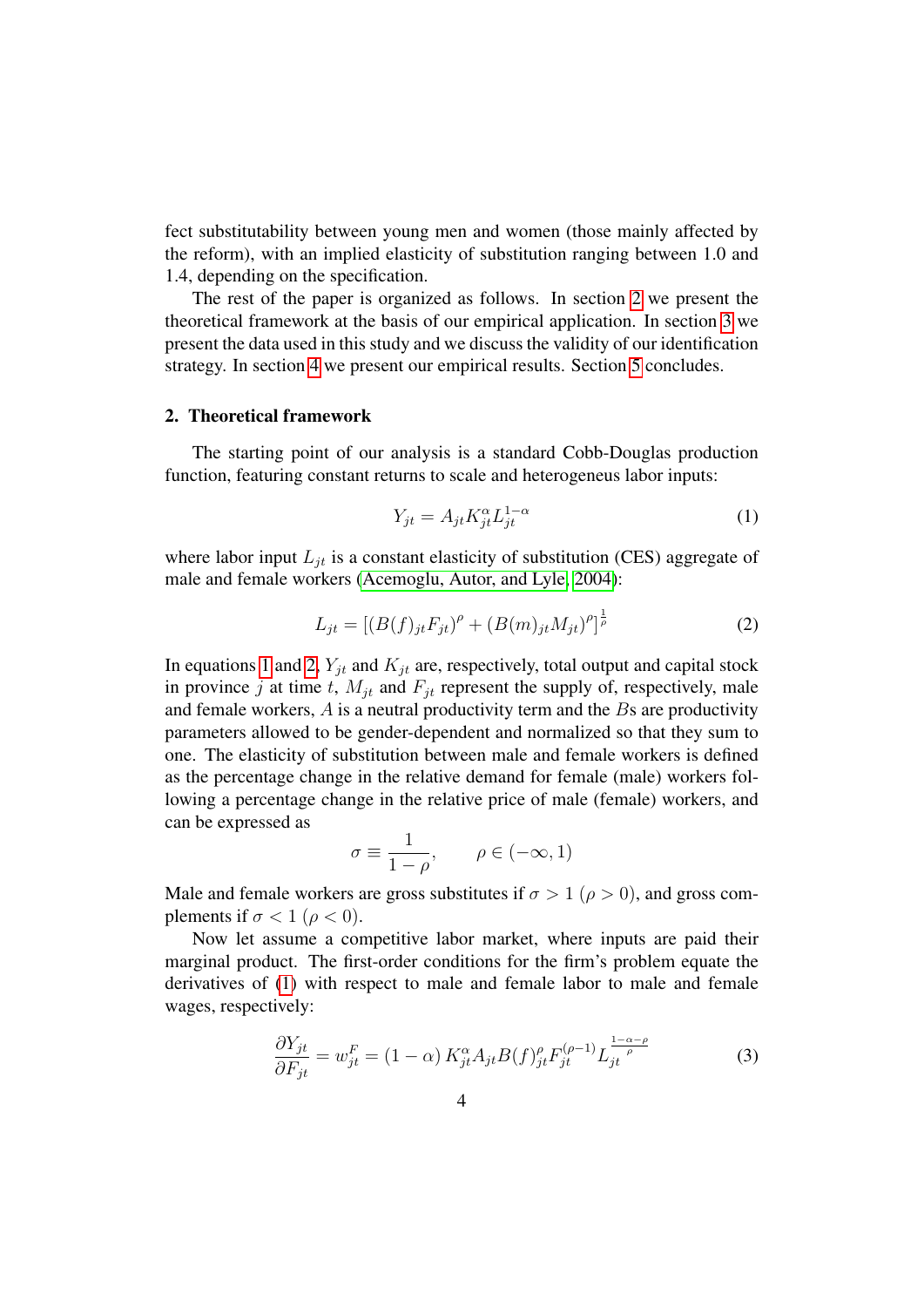<span id="page-4-0"></span>
$$
\frac{\partial Y_{jt}}{\partial M_{jt}} = w_{jt}^M = (1 - \alpha) K_{jt}^{\alpha} A_{jt} B(m)_{jt}^{\rho} M_{jt}^{(\rho - 1)} L_{jt}^{\frac{1 - \alpha - \rho}{\rho}}
$$
(4)

Dividing equation [3](#page-3-3) by equation [4](#page-4-0) and taking logarithms we obtain:

$$
\ln\left(\frac{w_{jt}^F}{w_{jt}^M}\right) = \rho \ln\left(\frac{B(f)_{jt}}{B(m)_{jt}}\right) + (\rho - 1)\ln\left(\frac{F_{jt}}{M_{jt}}\right)
$$

which can be more conveniently expressed as:

<span id="page-4-1"></span>
$$
\ln\left(\frac{w_{jt}^F}{w_{jt}^M}\right) = \frac{\sigma - 1}{\sigma} \ln\left(\frac{B(f)_{jt}}{B(m)_{jt}}\right) - \frac{1}{\sigma} \ln\left(\frac{F_{jt}}{M_{jt}}\right)
$$
(5)

Equation [5](#page-4-1) can be directly estimated using data on average male and female wages and average male and female labor supply by province-year. Year and province fixed effects would control for unobserved productivity differences  $B(f)_{jt}/B(m)_{jt}^3$  $B(f)_{jt}/B(m)_{jt}^3$ .

One of the reasons behind the popularity of the CES framework is its extreme flexibility. Workers can differ in many different dimensions other than gender, and the model can be easily adapted to accomodate such further complications. For the purpose of the present study, a relevant dimension to look at is workers' age, since our identification strategy will rely on the reform of compulsory military service, that arguably affected only young workers.<sup>[4](#page-4-3)</sup> Following [Card](#page-17-8) [and Lemieux](#page-17-8) [\(2001a\)](#page-17-8) and [Ottaviano and Peri](#page-18-13) [\(2012\)](#page-18-13), we allow for a nested CES production function, in which the two groups of male and female workers are nested into age groups<sup>[5](#page-4-4)</sup>. This model assumes a constant elasticity of substitution between any pair of age groups, allowing for a different parameter characterizing substitutability across gender. Now, omitting time and province subscripts for notational convenience, the labor aggregate  $L$  can be redefined as

<span id="page-4-5"></span>
$$
L = \left[\sum_{x=1}^{X} \theta_x L_x^{\rho_X}\right]^{\frac{1}{\rho_X}}
$$
(6)

where  $L_x$  is the number of workers in age class  $x, \theta_x$  is the relative produc-

<span id="page-4-3"></span><span id="page-4-2"></span><sup>&</sup>lt;sup>3</sup>We will return to this specification in section [4](#page-9-0)

<sup>4</sup>Before the reform, young men were called to serve in the army when they turned 18. Enrollement could be postponed for a few years for various reasons (the most common of which was enrollement in higher education). We will return to these issues in section [3.](#page-5-0)

<span id="page-4-4"></span><sup>&</sup>lt;sup>5</sup>In our framework, age can be thought of as a proxy of labor market experience.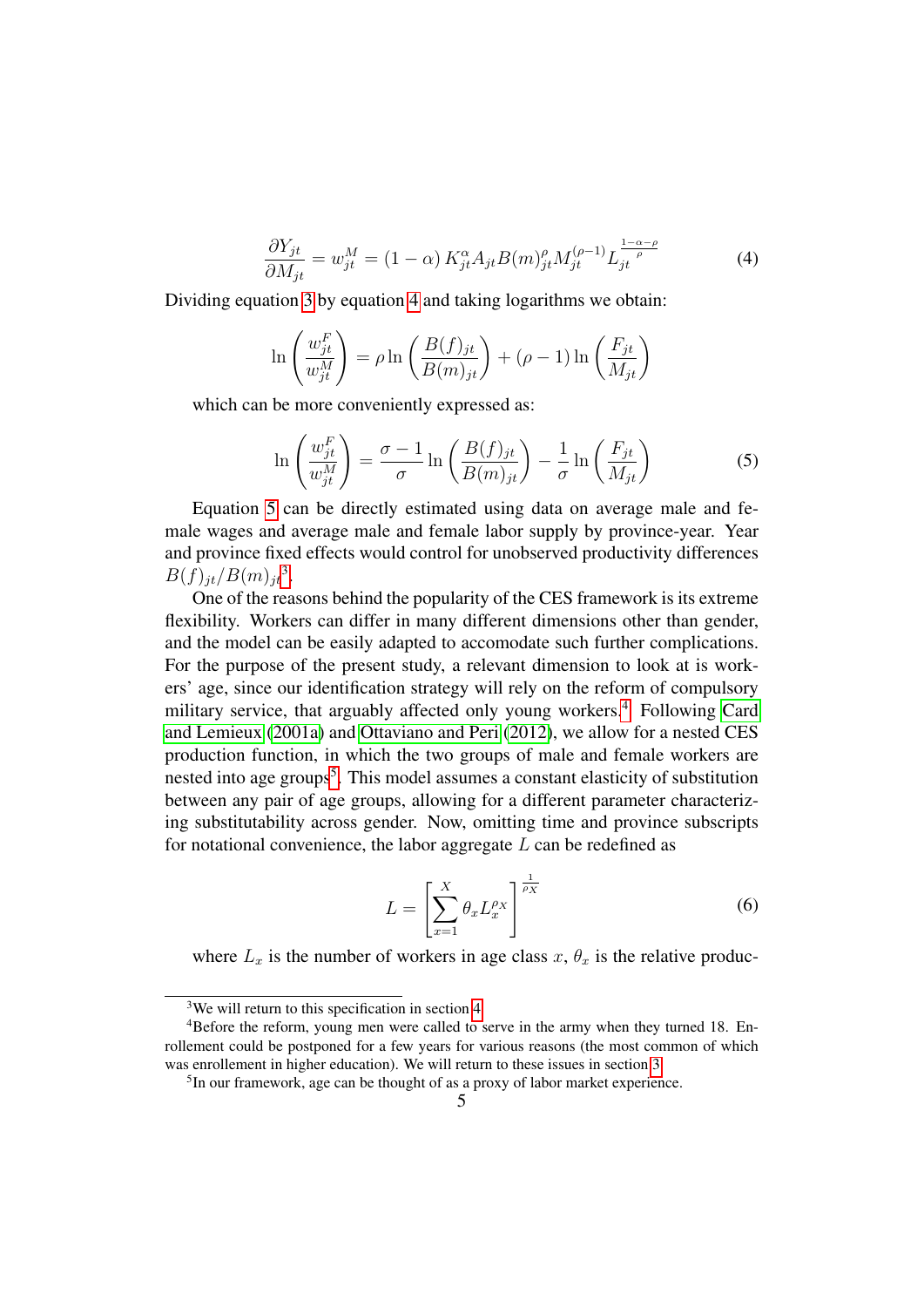tivity parameter of that group and  $\rho_X$  is a parameter such that  $\rho \equiv 1 - 1/\sigma_X$ , where  $\sigma_X$  is the elasticity of substitution between any two age class. Gender differences are then easily nested in this framework by letting

<span id="page-5-3"></span>
$$
L_x = [(B(f)_{jt}F_{jt})^{\rho} + (B(m)_{jt}M_{jt})^{\rho}]^{\frac{1}{\rho}}
$$
\n(7)

as in equation [2.](#page-3-2) Following the same steps taken for the basic non-nested model, it is easy to derive an expression equivalent to equation [5,](#page-4-1) with a further subscript  $x$  indexing age classes.

#### <span id="page-5-0"></span>3. Data and institutional details

The main data source for our study are microdata from the archives of the National Institute for Social Security (INPS). INPS has released an archive containing information on all individuals born on the 10th of March, June, September and December that have opened at least one position at INPS. Data are currently available for the 1985-2004 period. For 2005-06 we use aggregate data (at the year-province level) made available on the INPS website. We collected informations on wages and paid weeks, from which we derive measures of weekly wages and of weeks worked. For part-timers, weeks worked are adjusted to make them "full-time equivalent". For each year and each italian province $<sup>6</sup>$  $<sup>6</sup>$  $<sup>6</sup>$  we compute av-</sup> erage relative (female/male) wages and relative labor supply, defined as the ratio between the total number of weeks worked by females and the total number of weeks worked by males. In table [1](#page-6-0) we present basic descriptive statistics for our main variables.[7](#page-5-2)

The raw gender wage gap is around 13% for the sample of all workers; it decreases substantially for younger workers, being null for people in the 15-19 age class. The gap in labor supply is much higher, especially when we look at weeks and hours worked. The gap is smaller for employment levels, probably due to the fact that part-time jobs are relatively more common among women.

<span id="page-5-1"></span><sup>6</sup>There are currently 110 provinces in Italy; however, some of them were created in recent years, which is why in this paper we work with 94 provinces, aggregating up some of the newly establised provinces.

<span id="page-5-2"></span> $<sup>7</sup>$ Alternative measures of labor supply could be computed using microdata from the National</sup> Statistical Institute (Istat) Labor force surveys (LFS), namely relative employment levels and relative hours worked. However, they would not be perfectly consistent with wage data, so we will stick using weeks as our main labor supply variable. Results using employment levels and hours worked from LFS as measures of labor supply are available from the authors upon request.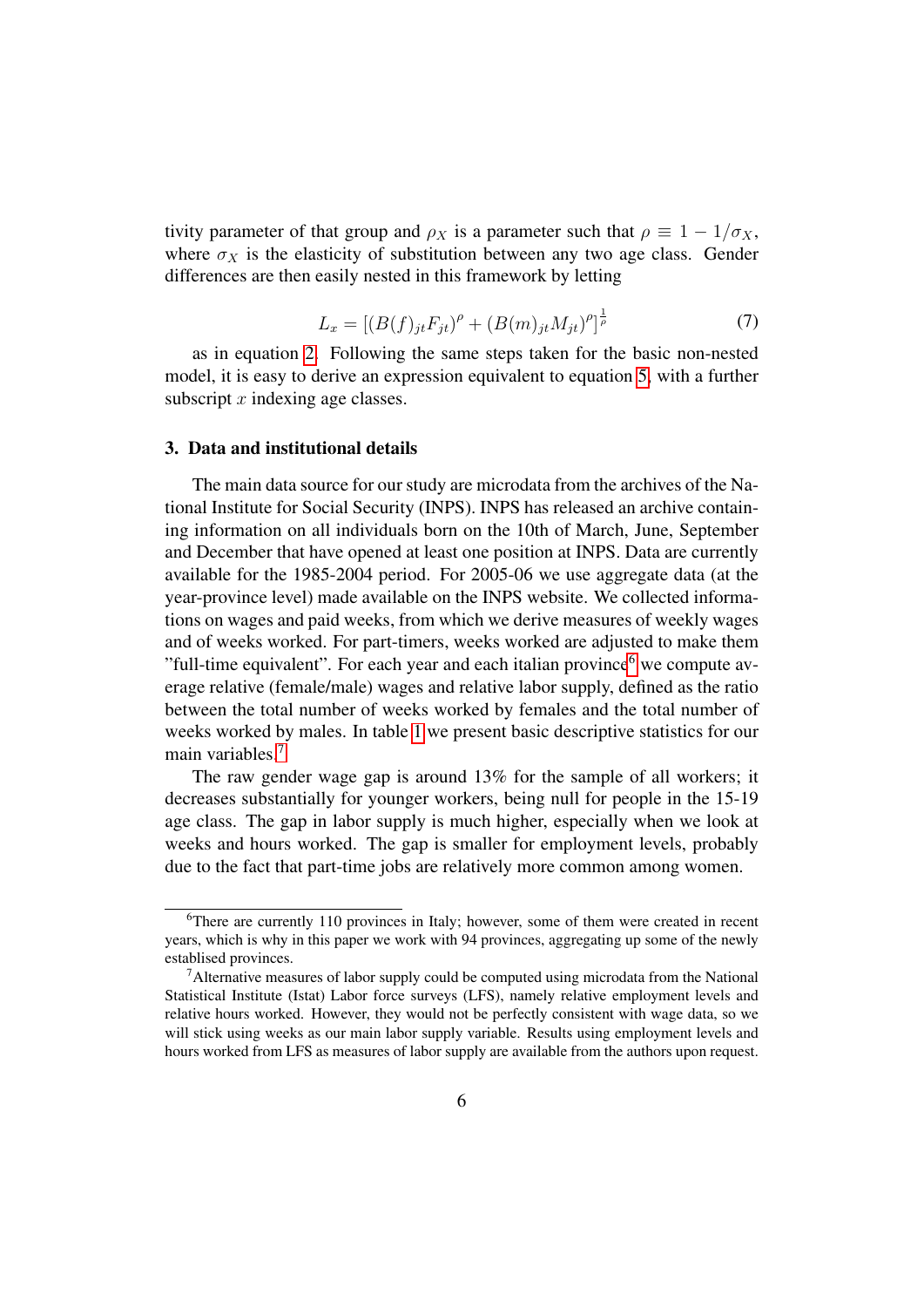| 0.877<br>(0.120)<br>(0.325) | 1.041<br>(0.218) | 0.971<br>(0.106) |
|-----------------------------|------------------|------------------|
|                             |                  |                  |
|                             |                  |                  |
|                             |                  |                  |
|                             | (0.734)          | (0.319)          |
| 0.514                       | 0.506            | 0.701            |
| (0.126)                     | (0.251)          | (0.147)          |
| (0.050)                     | (0.544)          | (0.166)          |
| 0.656                       | 0.640            | 0.756            |
| (0.150)                     | (0.212)          | (0.195)          |
| (0.073)                     | (0.517)          | (0.202)          |
| 0.540                       | 0.607            | 0.692            |
| (0.132)                     | (0.190)          | (0.181)          |
| (0.056)                     | (0.492)          | (0.198)          |
|                             |                  |                  |

<span id="page-6-0"></span>Table 1: Descriptive statistics

Data on (weekly) wages and weeks worked are from INPS archives; data on employment and hours worked are from the Labor Force Survey.

Between standard deviation across 94 provinces; within standard deviation across 14 years (1992-2006).

# *3.1. Instrumental variables*

Given that (relative) labor supply is likely to be correlated with shifts in relative labor demand, an instrumental-variable strategy is preferable to OLS when estimating equation [5.](#page-4-1) To construct instruments for relative labor supply we use two sources. The first is a natural experiment, i.e. the abolition of compulsory military service that took place during the 2000's. Military service in Italy used to be compulsory for all males as they turned 1[8](#page-6-1) years old.<sup>8</sup> Enrollement could be waived under exceptional circumstances: the most common cases for a waiver were physical deficiencies, or the need to work in order to sustain the family (eg. in the case of orphans). Deferments were more common, and were related to continuing education: individuals enrolled in tertiary education could defer the service, provided they had a regular academic record. Once people turned 26, no further postponement was allowed. The length of service used to vary according to the sector of the military (army, navy or air force), but it was gradually reduced

<span id="page-6-1"></span><sup>&</sup>lt;sup>8</sup>People were also allowed to opt out of military service and serve in civilian organizations such as NGO's.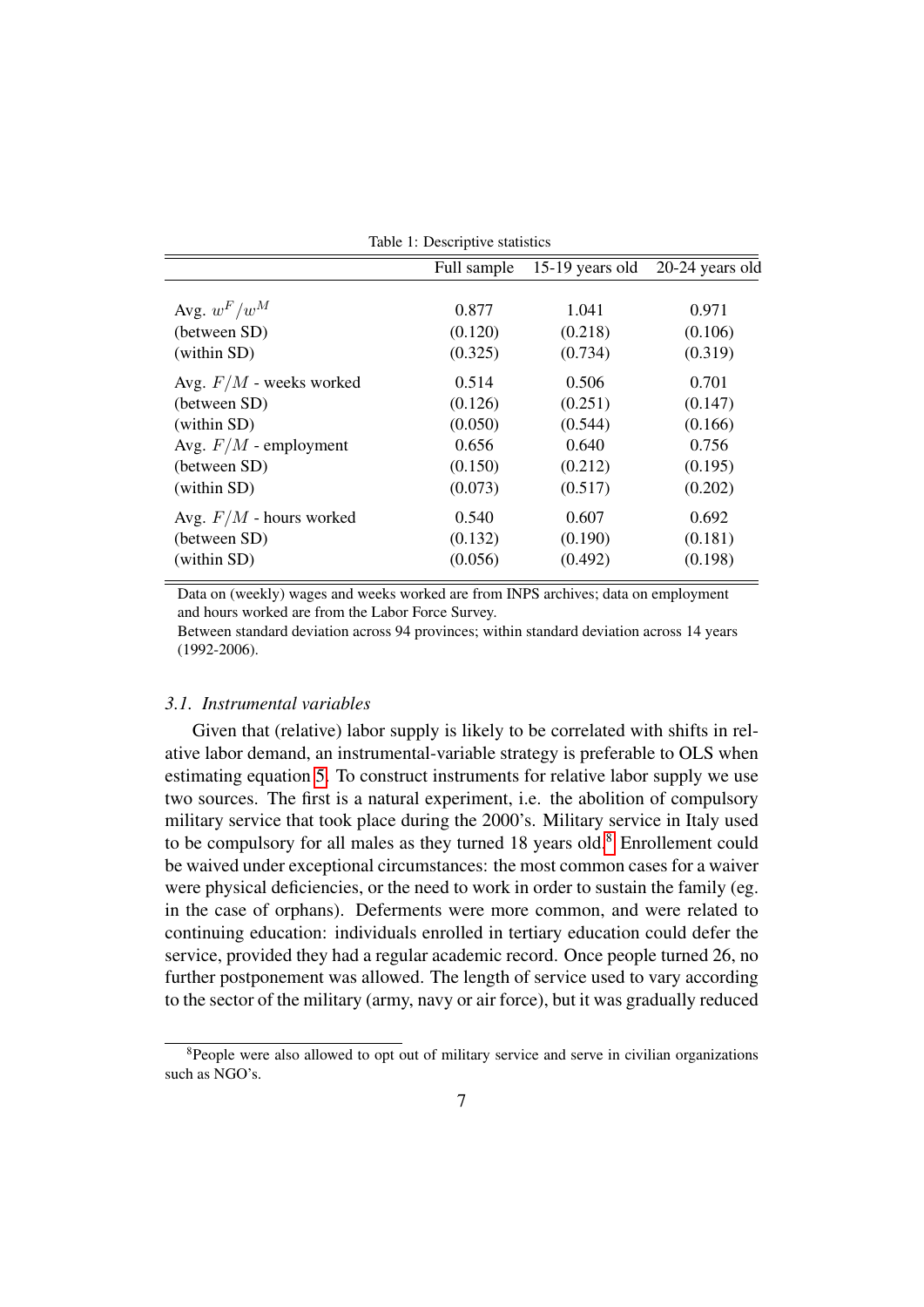until convergence to a period of 12 months for all sectors. In 2000 a reform set the framework for the gradual abolition of compulsory military service and for a transition toward a regime of professional and volunteer soldiers. The end of compulsory service was set to 2007 (meaning that the cohort of individuals born in 1985 would be the first to be totally exempted from service), the length of service was further reduced to 10 months and a gradual reduction in the size of the military was decided. As a consequence, during the transition phase, less and less individuals were called to service. In 2004 a new law anticipated the end of the transition period, and after 2005 nobody was called to serve. In the yearly budgetary law (so called *Legge Finanziaria*) the competent Minister defined the maximum number of graduate individuals that were to be called in the next year.<sup>[9](#page-7-0)</sup> In figure [1](#page-8-0) we plot the yearly number of (planned) draftees; the clear downward trend is consistent with the transition toward the new system based on professionals and volunteers.

Our instrument is based on the idea that the variation in figure [1](#page-8-0) has generated exogenous variation in (relative) labor supply: as less and less young men were called to serve, they had the possibility to enter the labor market.<sup>[10](#page-7-1)</sup> In figure [2](#page-9-1) we plot the evolution of relative labor supply (defined as the log of the ratio of weeks worked by females over weeks worked by males) for three age classes: 15-19 years old, 20-24 years old, and the entire (active) population.

Figures [1](#page-8-0) and [2](#page-9-1) nicely illustrate how our instrument is supposed to work: as the number of draftees decrease over time, so does relative labor supply of young female workers, as more men are pushed into the labor force. Not surprisingly, we do not see any effect of this kind for aggregate labor supply (the dashed line in figure [2\)](#page-9-1). Notice that we don't want to use as instrument the number of people who *actually* served in the military (or in NGO's), since that number is also likely to be endogenous to local labor market conditions (in particular due to the norms that regulated deferment of service). The *planned* number of draftees at the national level should be a better instrument, with the drawback that it does not display geographical variation across regions or provinces.<sup>[11](#page-7-2)</sup> In principle,

<span id="page-7-0"></span> $9$ Graduati di leva aiuto specialisti: these were people with a high-school degree, and were thus allowed to specialize in some tasks during the service. This is a subset of the total number of individuals called to serve, but should be a good proxy for the total size of the cohort of draftees.

<span id="page-7-1"></span> $10$ The abolition of compulsory military service could have many effects, not only on labor market participation, but also on educational choices [\(Card and Lemieux, 2001b;](#page-17-17) [Di Pietro, 2013;](#page-18-16) [Cipollone and Rosolia, 2007\)](#page-17-18). We abstract from these issues and only look (empirically) at the relationship between the number of people called to serve and relative labor supply.

<span id="page-7-2"></span> $11$ In spite of repeated contacts with the military administration, we were not able to get precise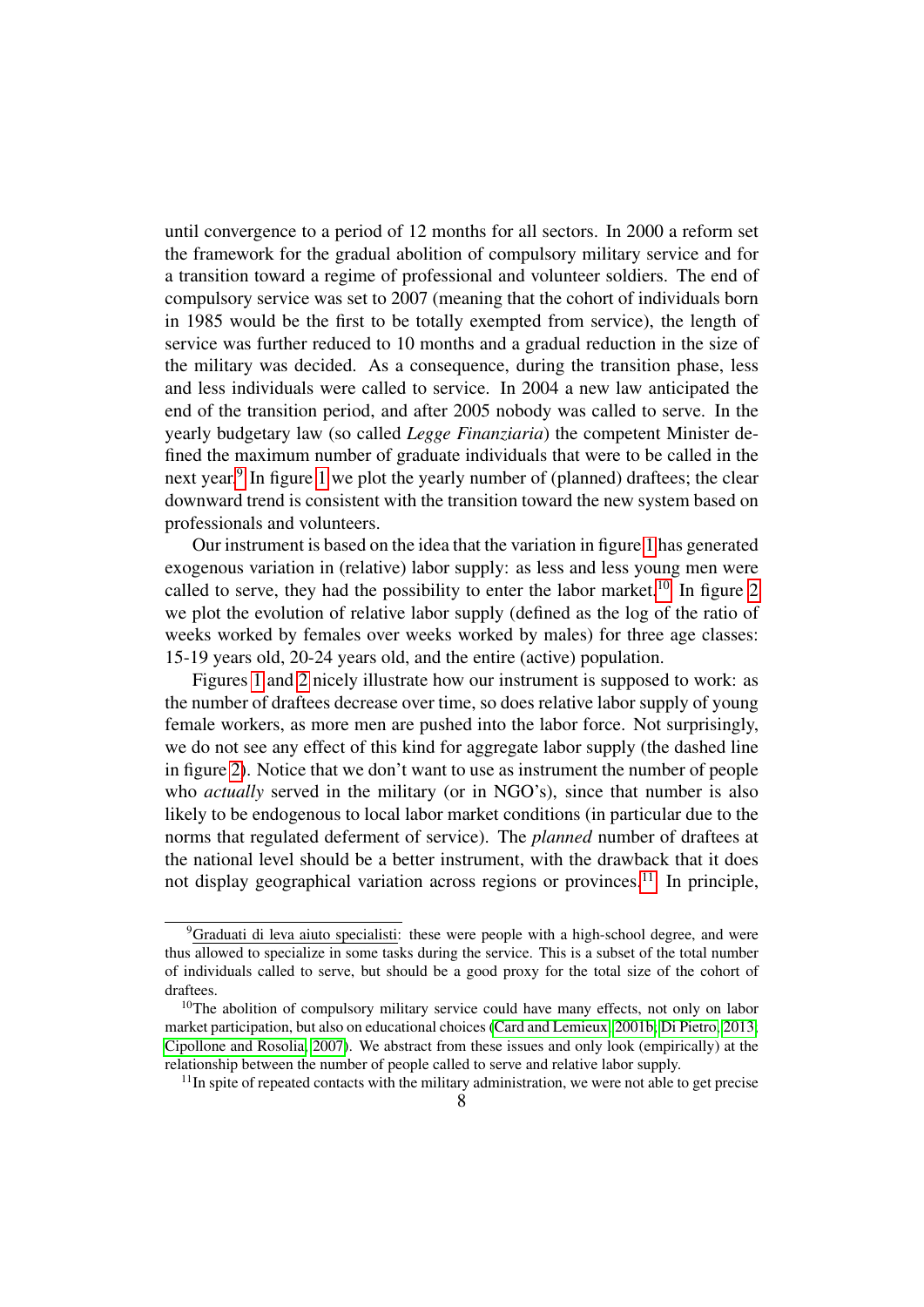

<span id="page-8-0"></span>Figure 1: Maximum number of draftees

service was a duty for everyone. Each municipality had to compile a list of all eligible individuals, randomly ordered, which was then to be used by the military administration. The theoretical incidence of drafting in each single province (assuming away differences in the propensity to getting deferrals or exemptions) was therefore roughly proprtional to population shares. For this reason, we get cross-province variation by interacting the number of draftees with sex-ratios at birth, computed using historical population data from the National Statistical Institute (Istat). We construct sex-ratios at birth for individuals in a given cohort by taking the past number of newborn boys and girls in that province. The sexratio at birth for the cohort of individuals aged 15-19 years old in year  $x$  in province  $j$  is thus defined as the ratio between female and male children born  $x - 19$  to  $x - 15$  years before in province j. Given that our historical population data only starts in 1970, we compute sex-ratios at birth for two age classes (15-19 and 20-24 years old). The focus on younger cohorts is also motivated by the fact

informations concerning the criteria that were used to select draftees according to their residence.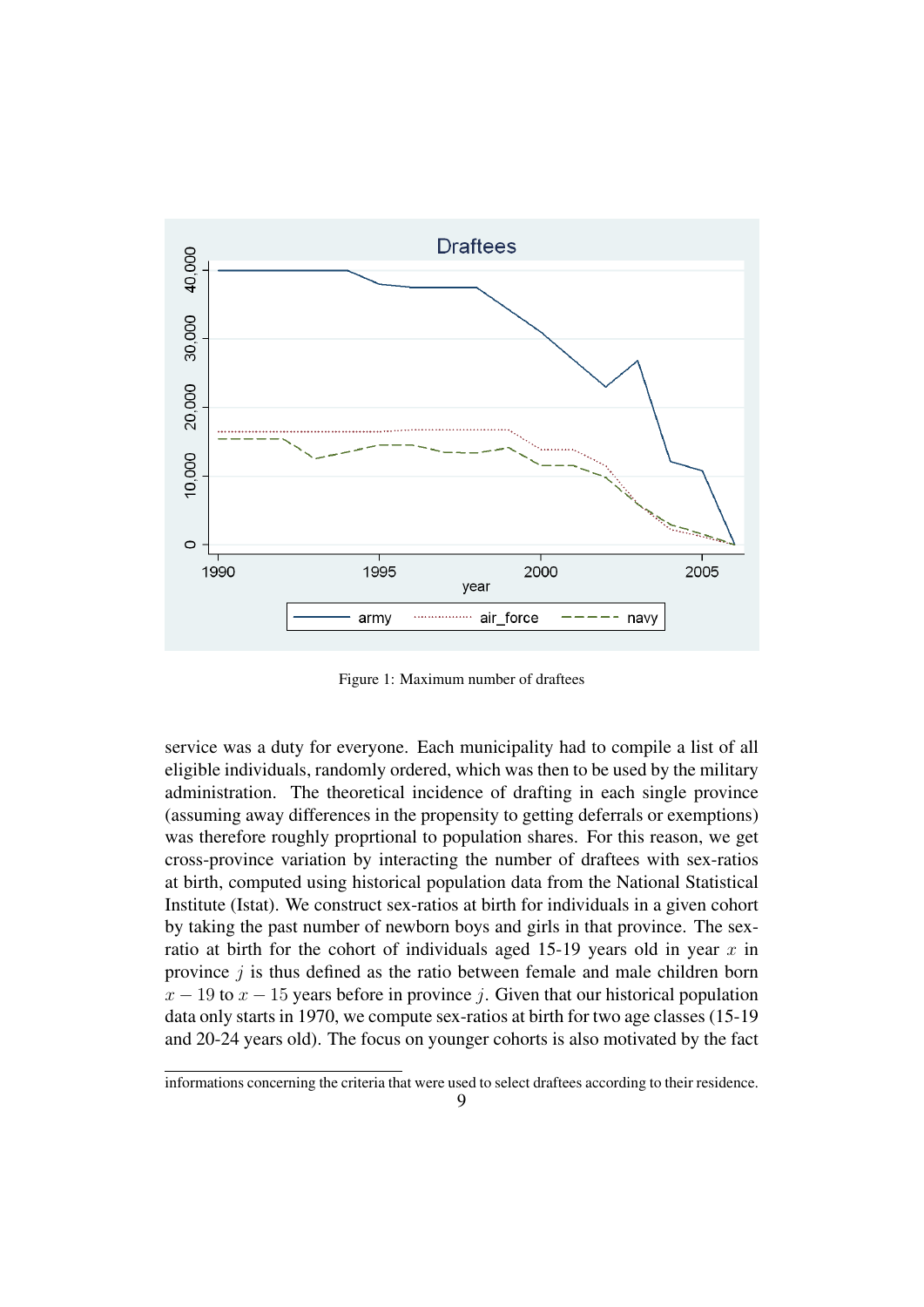

<span id="page-9-1"></span>Figure 2: Relative labor supply

that they are the most affected by the reform of the military service. In figure [3](#page-10-0) we plot sex-ratios at birth for the age class 15-19 for a number of selected provinces. The figure displays a good amount of both cross sectional and time variation in the data, with smaller provinces showing more erratic paths than larger ones.

In section [4](#page-9-0) we will therefore use, as an instrument for relative labor supply, the interaction between sex-ratios at birth and the yearly number of draftees.

## <span id="page-9-0"></span>4. Estimates of the elasticity of substitution

The starting point of our empirical exercise is equation [5.](#page-4-1) In particular, we run the following regression:

<span id="page-9-2"></span>
$$
\ln\left(\frac{w_{jt}^F}{w_{jt}^M}\right) = \alpha + \phi_j + \phi_t - \frac{1}{\sigma} \ln\left(\frac{F_{jt}}{M_{jt}}\right) + \epsilon_{jt}
$$
\n(8)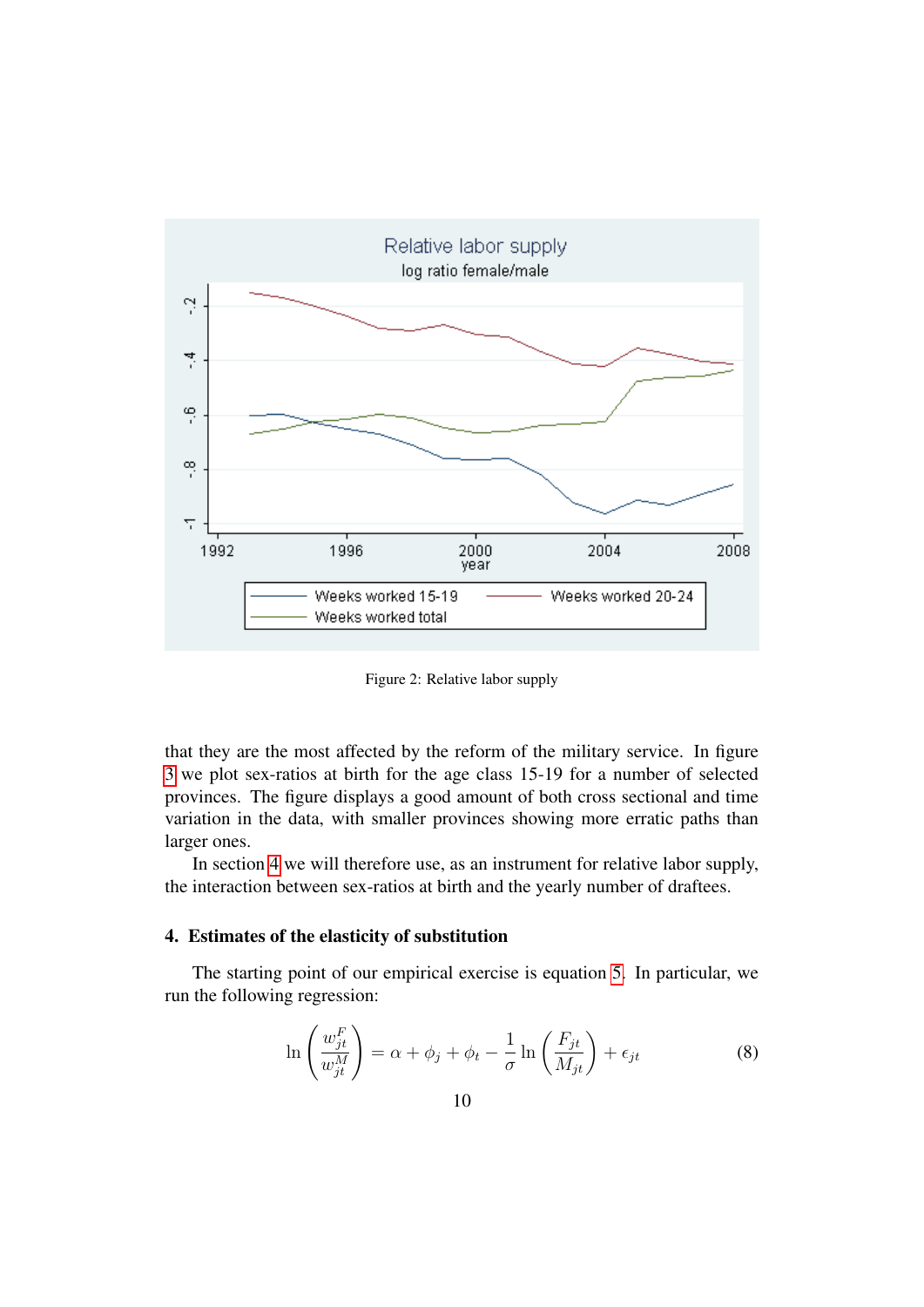

<span id="page-10-0"></span>Figure 3: Sex-ratios at birth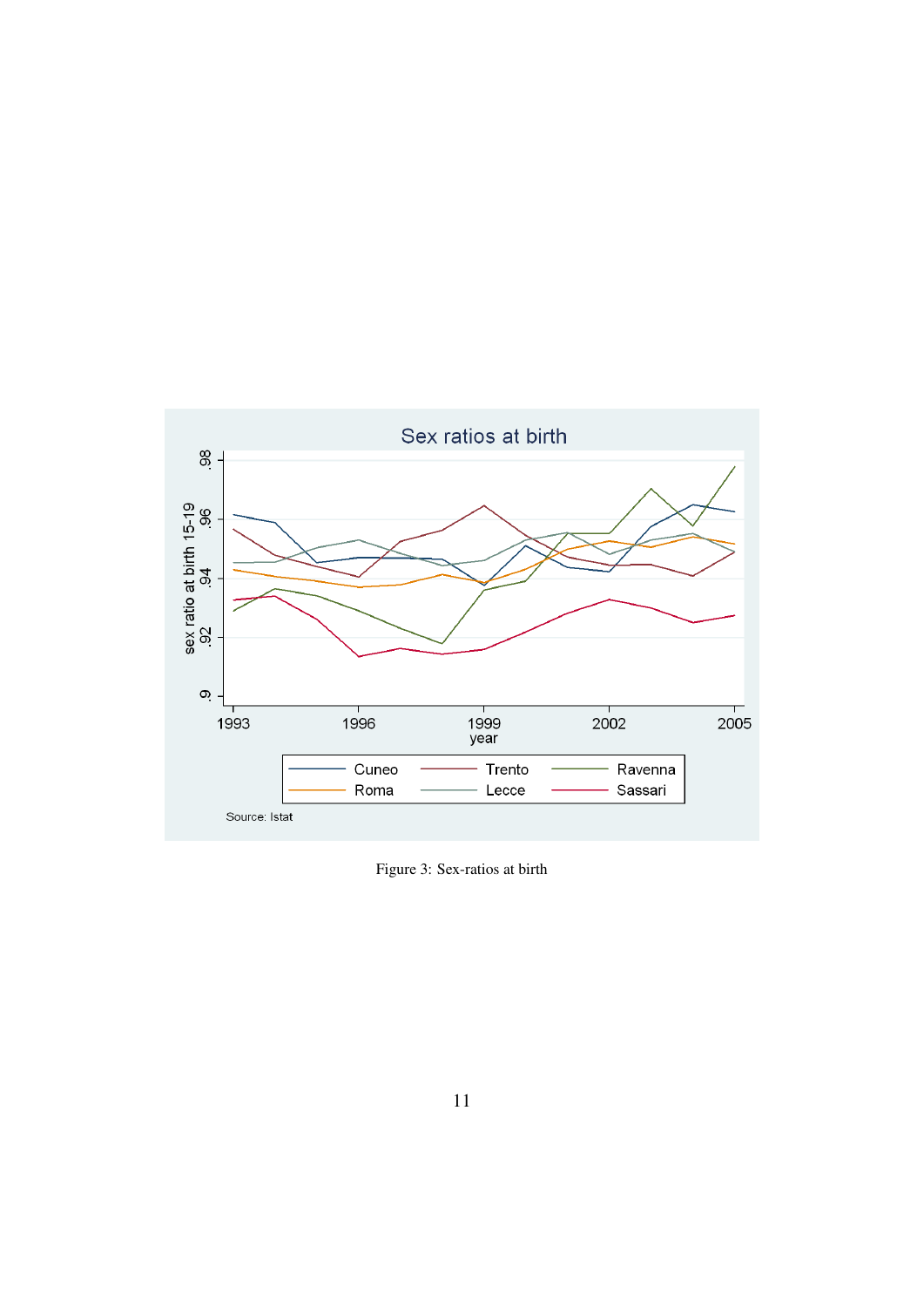| <b>Estimation</b> method | 15-19 years old |                | 20-24 years old |                |  |
|--------------------------|-----------------|----------------|-----------------|----------------|--|
| <b>OLS</b>               | 0.021           | 0.038          | $0.154***$      | $0.219***$     |  |
|                          | (0.023)         | (0.024)        | (0.034)         | (0.040)        |  |
| 2SLS                     | 0.169           | 0.185          | 1.471           | 1.737          |  |
|                          | (0.215)         | (0.202)        | (0.965)         | (1.476)        |  |
| AR C.I.                  | $[-0.4, 1.0]$   | $[-0.4, 1.0]$  | [0.1, 5.2]      | [0.2, 7.5]     |  |
| $F-LIML$ $(F=1)$         | 0.158           | 0.175          | 1.308*          | 1.468          |  |
|                          | (0.197)         | (0.189)        | (0.781)         | (1.066)        |  |
| AR C.I.                  | $[-0.4, 0.9]$   | $[-0.4, 0.9]$  | [0.1, 4.4]      | [0.2, 5.6]     |  |
|                          |                 |                |                 |                |  |
| $F-LIML$ $(F=4)$         | 0.132           | 0.153          | $0.995**$       | $1.035*$       |  |
|                          | (0.159)         | (0.157)        | (0.490)         | (0.552)        |  |
| AR C.I.                  | $[-0.4, 0.7]$   | $[-0.4, 0.8]$  | [0.9, 2.9]      | [0.9, 3.2]     |  |
|                          |                 |                |                 |                |  |
| First stage F-stat       | 9.06            | 11.80          | 3.14            | 1.61           |  |
| Region FE                | <b>YES</b>      | N <sub>O</sub> | <b>YES</b>      | N <sub>O</sub> |  |
| Province FE              | N <sub>O</sub>  | <b>YES</b>     | NO              | <b>YES</b>     |  |
| Observations             | 1,290           | 1,290          | 1,315           | 1,315          |  |

<span id="page-11-0"></span>Table 2: Estimates of  $-1/\sigma$  in the non-nested CES model

 $*p < 0.1, **p < 0.05, ***p < 0.01$ . Clustered standard errors in parentheses. Weighted regression by the number of individual observations in each cell. All regressions control for year fixed effects.

where  $\phi_i$  and  $\phi_t$  are, respectively, province and year fixed effects, that control for unobserved productivity differences, relative supply is measured by (relative) weeks worked, and  $\epsilon_{it}$  is an error term. We weight each observations by the number of individuals (in the INPS microdata archive) used to construct each province-year cell. In the first row of table [2](#page-11-0) we report results from OLS estimation of equation [8.](#page-9-2) In odd columns we use region fixed effects, while in even columns we use province fixed effects. In the second and third columns we restrict the sample to individuals aged 15-19 years old, and in the last two columns we restrict the sample to individuals aged 20-24 years old.

The estimated OLS coefficients imply large values of  $\sigma$ . The coefficient is not significantly different from zero for younger individuals, implying an infinite elasticity of substitution. Restricting the sample to individuals aged 20-24 years, the implied estimated elasticity is in the 4.5-6.6 range.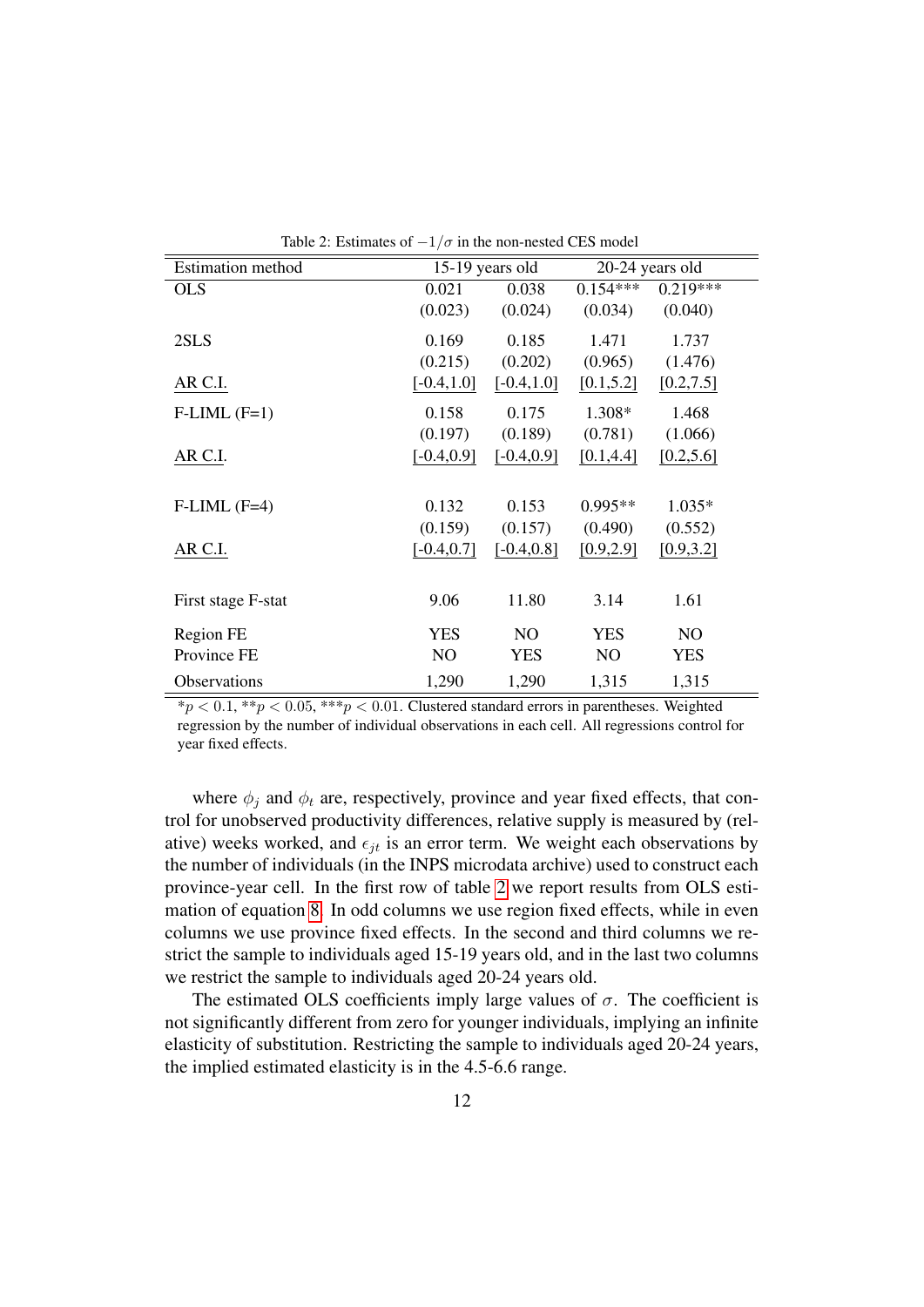We then present instrumental variables estimates. The IV strategy is supposed to work better with younger individuals, who are most affected by the reform of the military service<sup>[12](#page-12-0)</sup>. In particular, the instrument seems to work reasonably well for individuals in the 15-19 age bracket (columns 2 and 3 of tables [2](#page-11-0) and [3\)](#page-12-1). The estimated coefficients do not change much if we use province or region fixed effects, but estimates are quite imprecise and are never statistically different from zero, implying that male and female workers in that age class are perfect substitutes.

<span id="page-12-1"></span>

| Table 3: First-stage and reduced-form regressions |                               |            |                 |                |
|---------------------------------------------------|-------------------------------|------------|-----------------|----------------|
|                                                   | PANEL A: Non-nested CES model |            |                 |                |
|                                                   | $15-19$ years old             |            | 20-24 years old |                |
| First-stage coefficient                           | $3.028***$                    | $3.312***$ | $1.290***$      | $1.034**$      |
|                                                   | (1.006)                       | (0.928)    | (0.729)         | (0.786)        |
| Reduced-form coefficient                          | $-0.512$                      | $-0.612$   | $-1.898***$     | $-1.796**$     |
|                                                   | (0.618)                       | (0.668)    | (0.703)         | (0.693)        |
| Year FE                                           | <b>YES</b>                    | <b>YES</b> | <b>YES</b>      | <b>YES</b>     |
| Region FE                                         | <b>YES</b>                    | NO.        | <b>YES</b>      | N <sub>O</sub> |
| Province FE                                       | NO.                           | <b>YES</b> | NO              | <b>YES</b>     |
| Angrist-Pischke F-stat                            | 9.06                          | 11.80      | 3.14            | 1.61           |
|                                                   | Panel B - Nested CES model    |            |                 |                |
| First-stage coefficient                           | $1.711***$                    |            | 1.382***        |                |
|                                                   | (0.651)                       |            | (0.656)         |                |
| Reduced-form coefficient                          | $-1.471***$                   |            | $-1.393***$     |                |
|                                                   | (0.450)                       |            | (0.490)         |                |
| Year FE                                           | <b>YES</b>                    |            | <b>YES</b>      |                |
| Region FE                                         | <b>YES</b>                    |            | N <sub>O</sub>  |                |
| Province FE                                       | NO                            |            | <b>YES</b>      |                |
| Angrist-Pischke F-stat                            | 6.91                          |            | 4.60            |                |

Clustered standard errors in parentheses. Observations are weighted by the number of individuals in each cell. In panel B we also control for age-class dummies (15-19 and 20-24). The labor supply measure is the total number of weeks worked.  $\sqrt[k]{p} < 0.1$ , \*\*p < 0.05, \*\*\*p < 0.01.

When we turn to individuals aged 20-24 years (columns 4 and 5) the instru-

<span id="page-12-0"></span> $12$ The majority of individuals actually serving in the army is 19 years old.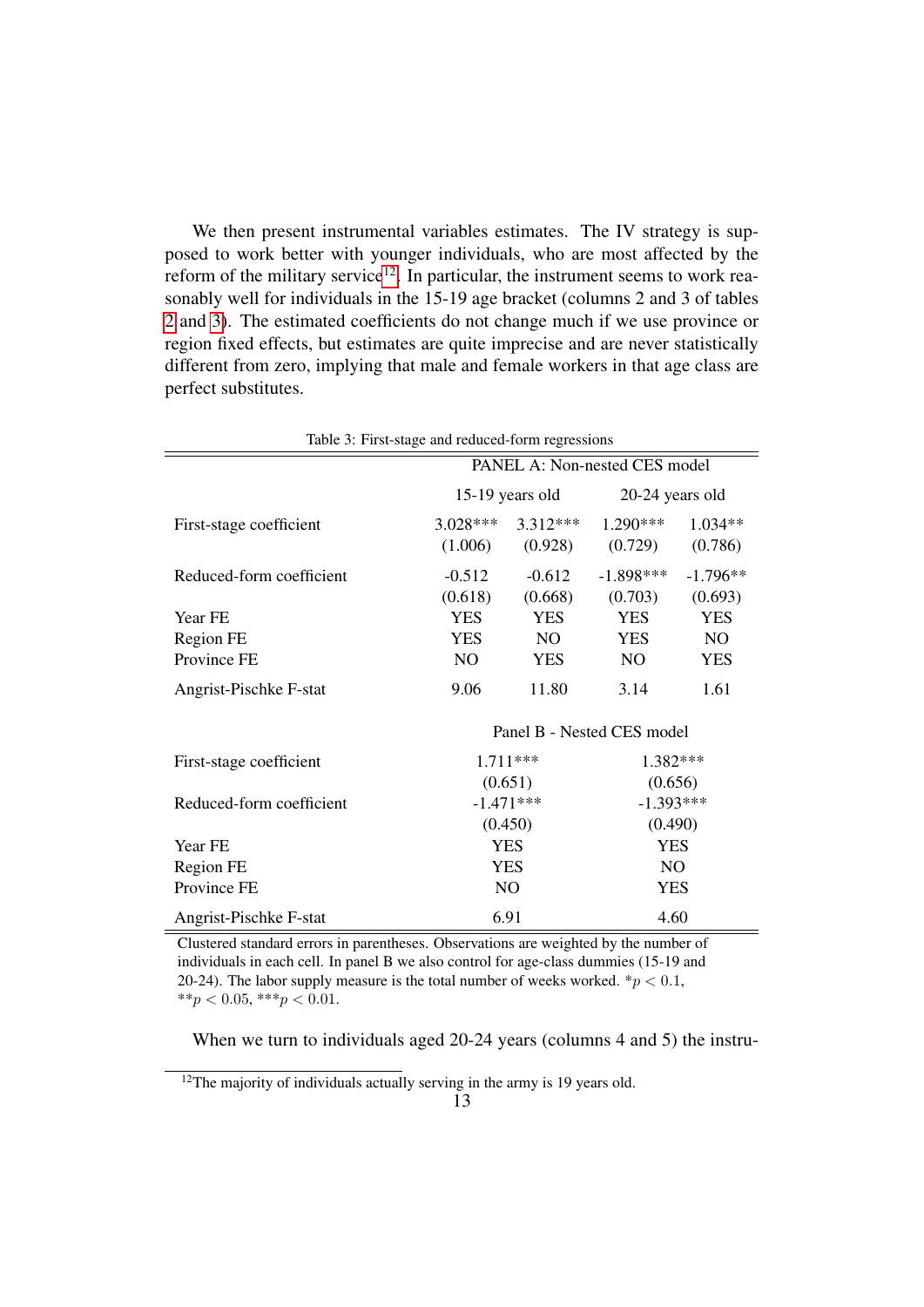ment looses strenght, with a first-stage F-stat below  $5<sup>13</sup>$  $5<sup>13</sup>$  $5<sup>13</sup>$ . For this reason we estimate coefficients using Fuller-Limited Information Maximum Likelihood, with Fuller parameter set to 1 (which yields the most unbiased estimator) and 4 (to minimize the mean-squared error of the estimator; [Fuller, 1977\)](#page-18-17). Parameters estimated using Fuller-LIML are actually quite different from 2SLS. The Anderson-Rubin test provides weak-instrument robust inference, confirming that the estimated parameters are statistically different from zero. Taking Fuller-LIML with parameter 4 as our preferred specification would imply an elasticity of substitution close to 1 (meaning that the CES production function is actually a Cobb-Douglas). This value is much smaller than the ones proposed by [Ace](#page-16-5)[moglu, Autor, and Lyle](#page-16-5) [\(2004\)](#page-16-5), who estimated an implied (long-run) elasticity of substitution between 2 and 3 for their entire sample, and about 5 for a subsample of individuals aged 25-34. Notice that the 2SLS estimates would suggest an even smaller elasticity of substitution (between .57 and .68, implying that male and female are actually gross complements). Given the weakness of the instrument, however, these estimates should be taken with extreme caution.

To lend strenght to our empirical strategy, it may be helpful to have a closer look at first-stage and reduced-form estimates, presented in table [3.](#page-12-1) As expected, the first-stage coefficient is positive and statistically significant: both higher sexratios at birth (which imply there should be more women relative to men) and a higher number of draftees (which imply there are less men available to work) should increase relative female labor supply. The reduced-form coefficient is not statistically significant for individuals aged 15-19, thus confirming the finding of perfect substitutability, while it is statistically significant for older workers.

Taking into account imperfect substitutability between workers of different ages, we can use the nested CES model presented in equations [6](#page-4-5) and [7](#page-5-3) and estimate the following equation:

$$
\ln\left(\frac{w_{jtx}^F}{w_{jtx}^M}\right) = \alpha + \phi_j + \phi_t + \phi_x - \frac{1}{\sigma} \ln\left(\frac{F_{jtx}}{M_{jtx}}\right) + \epsilon_{jtx} \tag{9}
$$

constructing relative wages and relative labor supply at the province-year-age class level, and adding fixed effects for age class.

Results are presented in table [4](#page-14-0) (and in panel B of table [3\)](#page-12-1).

Least squares estimates are estimated more precisely, with an implied elas-

<span id="page-13-0"></span><sup>&</sup>lt;sup>13</sup>One possible reason is the fact that sex-ratios at birth are less powerful in predicting actual population shares for these individuals, that are presumably more geographically mobile than younger individuals.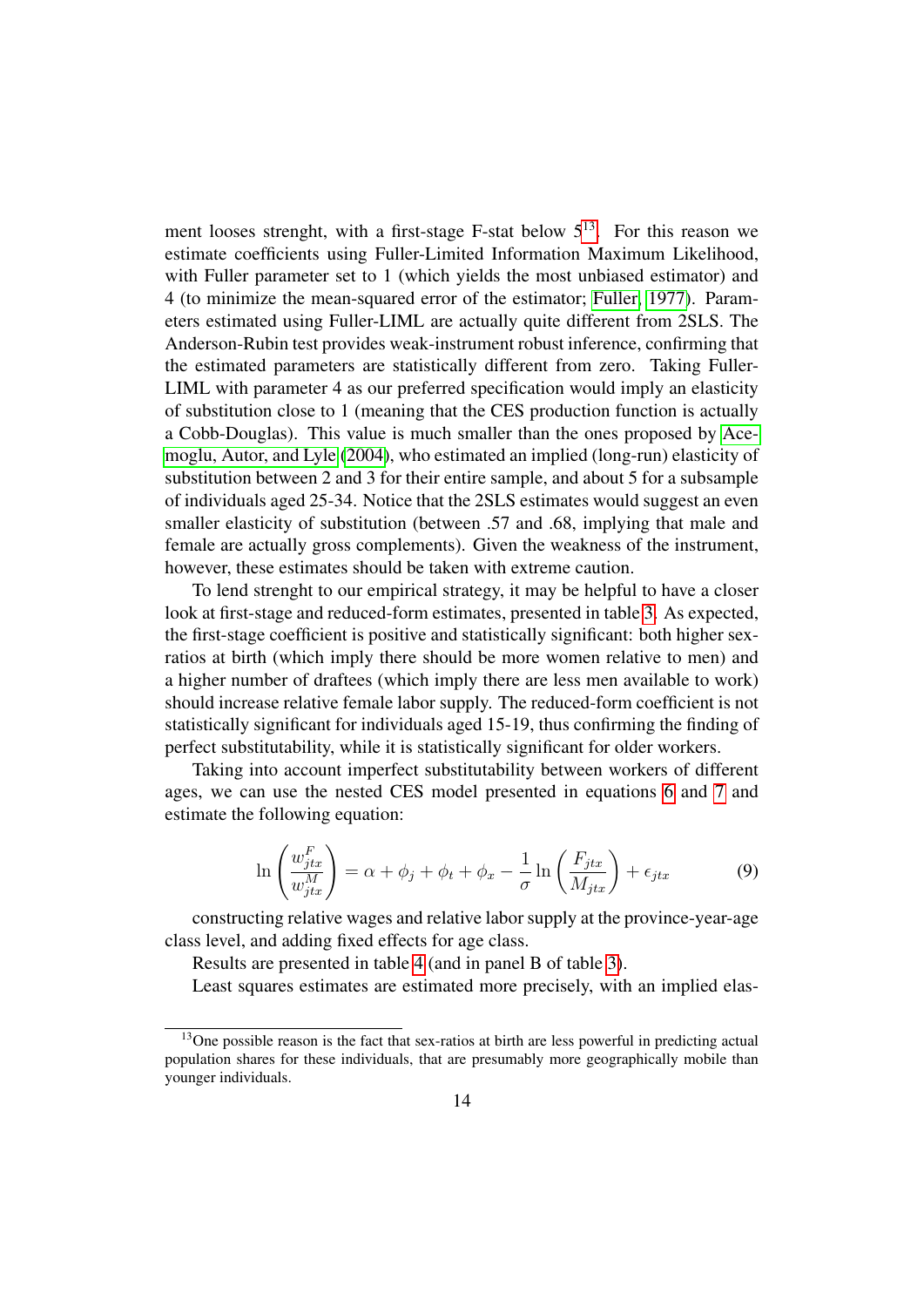<span id="page-14-0"></span>

| <b>Estimation</b> method | Region FE  | Province FE |
|--------------------------|------------|-------------|
| <b>OLS</b>               | $0.069***$ | $0.102***$  |
|                          | (0.020)    | (0.023)     |
| 2SLS                     | $0.860**$  | $1.000*$    |
|                          | (0.422)    | (0.607)     |
| AR C.I.                  | [0.1, 2.5] | [0.1, 2.7]  |
| $F-LIML$ $(F=1)$         | $0.808**$  | $0.904*$    |
|                          | (0.381)    | (0.511)     |
| AR C.I.                  | [0.1, 2.3] | [0.1, 2.7]  |
| $F-LIML$ $(F=4)$         | $0.688**$  | $0.709**$   |
|                          | (0.296)    | (0.343)     |
| AR C.I.                  | [0.1, 1.8] | [0.1, 2.0]  |
| First stage F-stat       | 6.91       | 4.60        |
| Year FE                  | <b>YES</b> | <b>YES</b>  |
| Age class FE             | <b>YES</b> | <b>YES</b>  |
| Observations             | 2,605      | 2,605       |

Clustered standard errors in parentheses. Observations are weighted by the number of individuals in each cell. The labor supply measure is the number of weeks worked.  $*_{p}$  < 0.1,  $*_{p}$  < 0.05,  $*_{p}$  < 0.01.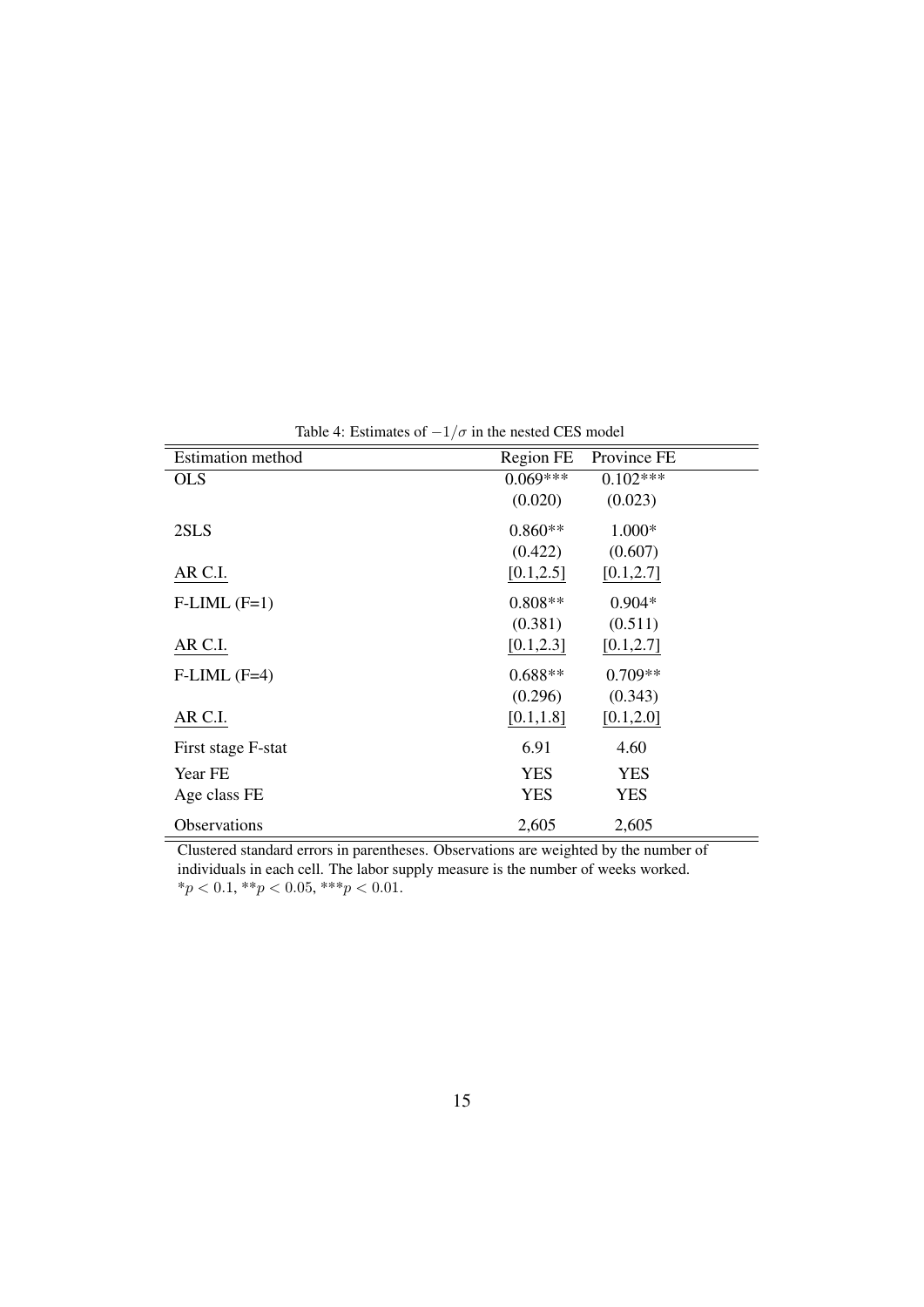ticity of substitution of about 10. Results change substantially when we turn to instrumental-variable estimation. The implied elasticity of substitution for the sample of younger workers is in the range 1.0-1.4, closer to the values estimated by [Acemoglu, Autor, and Lyle](#page-16-5) [\(2004\)](#page-16-5) and to commonly accepted values of the elasticity of substitution between skilled and unskilled workers.[14](#page-15-1) The instrument is still not as strong as we would like. However, both Fuller-LIML estimation and the Anderson-Rubin test (more robust to weak instruments) provide evidence in favor of statistically significant coefficients. Furthermore, with weak instruments coefficients are generally biased towards OLS. If this were indeed case, the elasticity of substitution between males and females could be even smaller than what we find.

## <span id="page-15-0"></span>5. Conclusions

In this paper we provide estimates of the elasticity of substitution between male and female workers. We exploit a natural experiment (the abolition of compulsory military service that took place in Italy in the early 2000s) and we use sex-ratios at birth to construct instruments for relative labor supply. We focus our attention on young workers (aged 15-24), given that they are the ones most directly affected by the reform and those for whom we were able to compute sex-ratios at birth. We are not able to reject the hypothesis that men and women in the 15-19 years age class are perfect substitutes, although parameters are not estimated very precisely. On the other hand, for workers aged 20-24 we find evidence of imperfect substitutability, with an elasticity of substitution between 0.6 and 1. When we take into account imperfect substitutability between workers of different age, our estimates of the elasticity of substitution ranges between 1.0 and 1.4 for workers in the 15-24 age interval. Such estimates are smaller than what previously found in the literature [\(Acemoglu, Autor, and Lyle, 2004\)](#page-16-5) and are close to commonly accepted values of the elasticity of substitution between high-skilled and low-skilled workers.

<span id="page-15-1"></span><sup>&</sup>lt;sup>14</sup>As a robustness check, we performed the same analysis using alternative measures of labor supply, namely employment levels and hours worked. Both measures are constructed using microdata from the Labor Force Survey. Overall, the results are broadly consistent with what we found using weeks worked. In the non-nested model, we still find that men and women are perfect substitutes in the 15-19 age bracket; for workers aged 20-24, the instrument appears to be too weak and we don't get meaningful parameter estimates. The nested CES model seems to work better. The implied elasticity of substitution ranges between 0.7 and 1.6 when using employment levels and between 0.8 and 1.6 when using hours worked. Results are available from the authors upon request.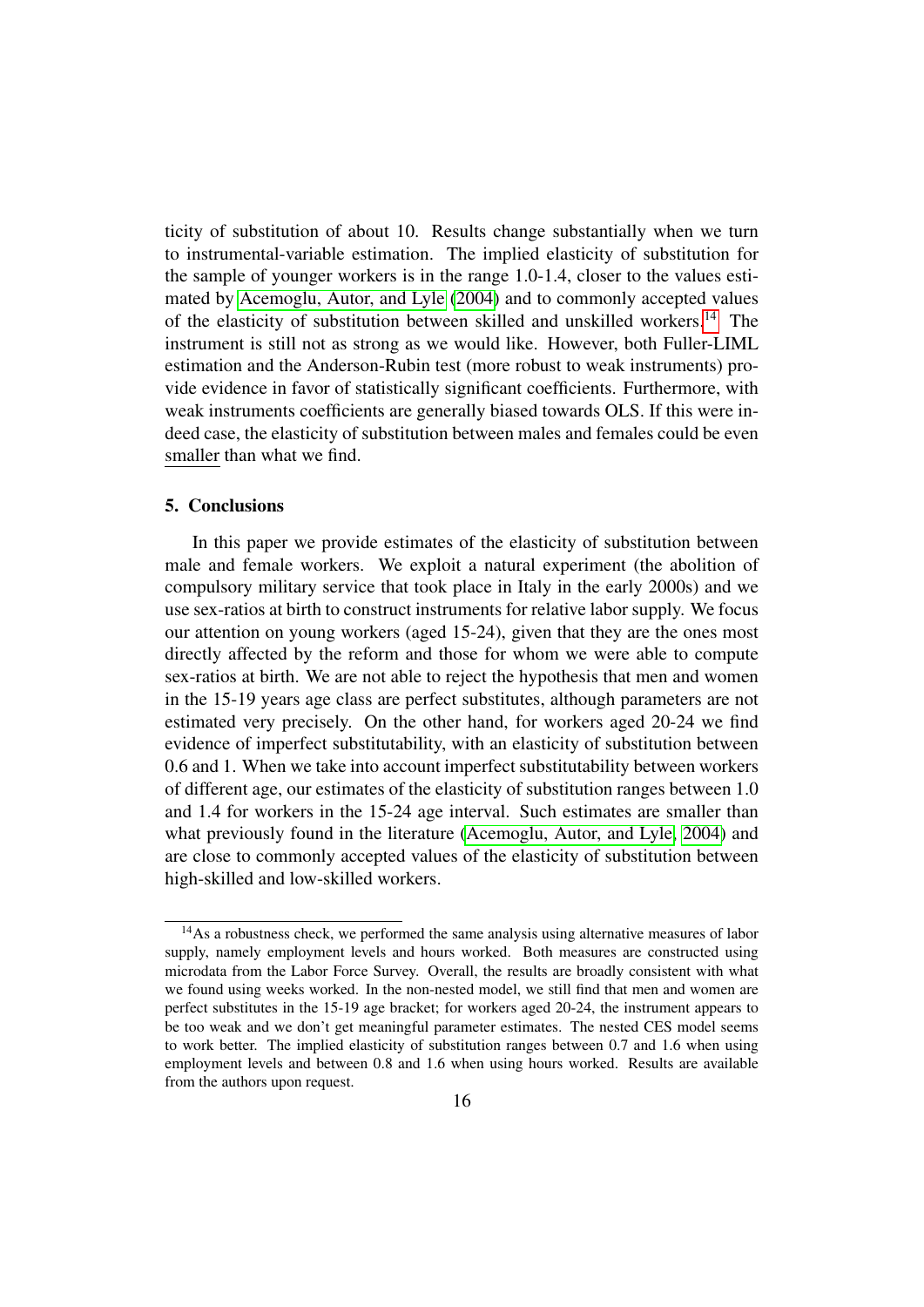Our results have important implications for the evaluation of policies aimed at increasing female labor force participation. The small degree of substitutability between male and female workers would imply small effects of increased female participation on male wages and employment levels; males would actually benefit from increased female participation if the true elasticity were below 1 (i.e. if male and female workers were complements). Given that the estimated elasticity of substitution decreases a lot when we focus on 20-24 years old individuals compared to 15-19 years old, it would be reasonable to expect smaller degrees of substitutability between older workers. Furthermore, given that our instrument is not particularly strong, our estimates could be biased towards OLS, implying an even smaller elasticity of substitution. One possible explanation for such a small degree of substitutability is possibly related to gender segregation: males and females are likely to self-select in different occupations (either for cultural or historical reasons, or beacuse they are endowed with different sets of skills), and so each gender would generally face little competition from increas-ing supply of workers of the opposite gender<sup>[15](#page-16-6)</sup>.

Our parameter estimates could be fruitfully employed in the calibration of richer models that take into account the response of the capital stock or other dimensions of heterogeneity in labor inputs (e.g. race or education), with the purpose of simulating the effects of different labor supply shocks (as in [D'Amuri,](#page-17-15) [Ottaviano, and Peri, 2010](#page-17-15) and [Ottaviano and Peri, 2012\)](#page-18-13).

#### **References**

- <span id="page-16-3"></span>ABREVAYA, J., AND D. S. HAMERMESH (2012): "Charity and Favoritism in the Field: Are Female Economists Nicer (to Each Other)?," Review of Economics and Statistics, 94(1), 202– 207.
- <span id="page-16-5"></span>ACEMOGLU, D., D. H. AUTOR, AND D. LYLE (2004): "Women, War, and Wages: The Effect of Female Labor Supply on the Wage Structure at Midcentury," Journal of Political Economy, 112(3), 497–551.
- <span id="page-16-0"></span>ALESINA, A., A. ICHINO, AND L. KARABARBOUNIS (2011): "Gender-Based Taxation and the Division of Family Chores," American Economic Journal: Economic Policy, 3(2), 1–40.
- <span id="page-16-2"></span>ANDREONI, J., AND L. VESTERLUND (2001): "Which Is the Fair Sex? Gender Differences in Altruism," The Quarterly Journal of Economics, 116(1), 293–312.
- <span id="page-16-4"></span>ANGRIST, J. D. (1995): "The Economic Returns to Schooling in the West Bank and Gaza Strip," American Economic Review, 85(5), 1065–87.
- <span id="page-16-1"></span>ARPINO, B., C. PRONZATO, AND L. P. TAVARES (2010): "All in the family: informal childcare and mothers' labour market participation," ISER Working Paper Series 2010-24, Institute for Social and Economic Research.

<span id="page-16-6"></span><sup>&</sup>lt;sup>15</sup>[Peri and Sparber](#page-18-14) [\(2009\)](#page-18-14) argue that task specialization is one possible reason behind the observed small impact of immigrations on wages of less educated native-born US workers.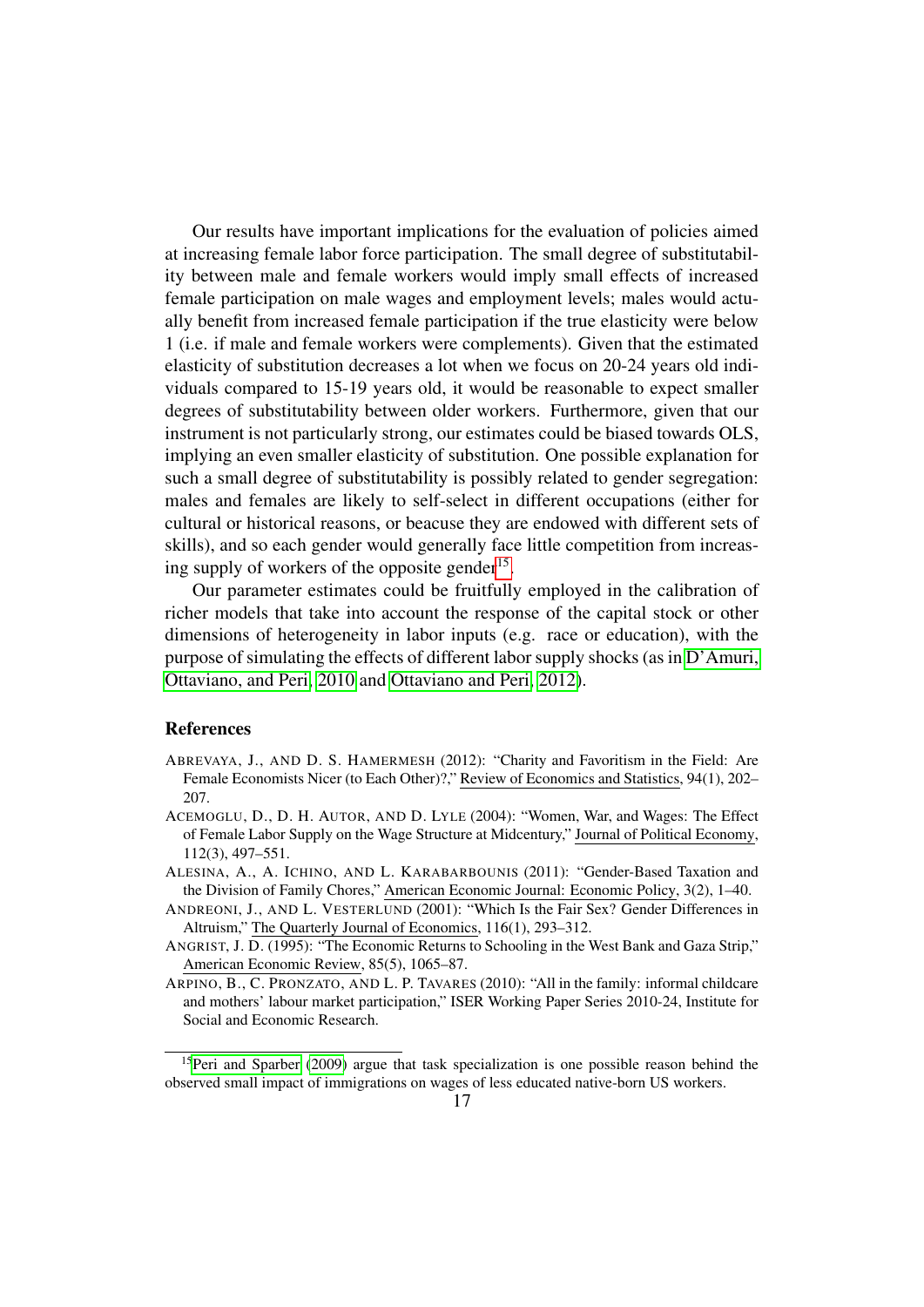- <span id="page-17-0"></span>BANCA D'ITALIA (2011): L'Economia delle Regioni Italiane, no. 22 in Economie regionali. Banca d'Italia.
- <span id="page-17-16"></span>BARONE, G., AND S. MOCETTI (2011): "With a Little Help from Abroad: the Effect of Low-Skilled Immigration on the Female Labor Supply," Labour Economics, 18(5), 664–675.
- <span id="page-17-4"></span>BEAMAN, L., R. CHATTOPADHYAY, E. DUFLO, R. PANDE, AND P. TOPALOVA (2009): "Powerful Women: Does Exposure Reduce Bias?," The Quarterly Journal of Economics, 124(4), 1497–1540.
- <span id="page-17-6"></span>BORGHANS, L., B. H. H. GOLSTEYN, J. J. HECKMAN, AND H. MEIJERS (2009): "Gender Differences in Risk Aversion and Ambiguity Aversion," Journal of the European Economic Association, 7(2-3), 649–658.
- <span id="page-17-12"></span>BORJAS, G. J. (2003): "The Labor Demand Curve Is Downward Sloping: Reexamining the Impact of Immigration on the Labor Market," The Quarterly Journal of Economics, 118(4), 1335–1374.
	- (2009): "The Analytics of the Wage Effect of Immigration," NBER Working Papers 14796, National Bureau of Economic Research, Inc.
- <span id="page-17-14"></span><span id="page-17-13"></span>BORJAS, G. J., J. GROGGER, AND G. H. HANSON (2008): "Imperfect Substitution between Immigrants and Natives: A Reappraisal," NBER Working Papers 13887, National Bureau of Economic Research, Inc.
- <span id="page-17-3"></span>BRILLI, Y., D. DEL BOCA, AND C. PRONZATO (2011): "Exploring the Impacts of Public Childcare on Mothers and Children in Italy: Does Rationing Play a Role?," IZA Discussion Papers 5918, Institute for the Study of Labor (IZA).
- <span id="page-17-11"></span>CARD, D. (2001): "Immigrant Inflows, Native Outflows, and the Local Labor Market Impacts of Higher Immigration," Journal of Labor Economics, 19(1), 22–64.
- <span id="page-17-8"></span>CARD, D., AND T. LEMIEUX (2001a): "Can Falling Supply Explain the Rising Return to College for Younger Men? A Cohort-Based Analysis," The Quarterly Journal of Economics, 116(2), 705–746.
- <span id="page-17-17"></span>(2001b): "Going to College to Avoid the Draft: The Unintended Legacy of the Vietnam War," American Economic Review, 91(2), 97–102.
- <span id="page-17-10"></span>CASELLI, F., AND W. J. COLEMAN (2006): "The World Technology Frontier," American Economic Review, 96(3), 499–522.
- <span id="page-17-9"></span>CICCONE, A., AND G. PERI (2005): "Long-Run Substitutability Between More and Less Educated Workers: Evidence from U.S. States, 1950-1990," Review of Economics and Statistics, 87(4), 652–663.
- <span id="page-17-18"></span>CIPOLLONE, P., AND A. ROSOLIA (2007): "Social Interactions in High School: Lessons from an Earthquake," American Economic Review, 97(3), 948–965.
- <span id="page-17-7"></span>CROSON, R., AND U. GNEEZY (2009): "Gender Differences in Preferences," Journal of Economic Literature, 47(2), 448–74.
- <span id="page-17-15"></span>D'AMURI, F., G. I. OTTAVIANO, AND G. PERI (2010): "The Labor Market Impact of Immigration in Western Germany in the 1990s," European Economic Review, 54(4), 550–570.
- <span id="page-17-5"></span>DE PAOLA, M., V. SCOPPA, AND R. LOMBARDO (2010): "Can gender quotas break down negative stereotypes? Evidence from changes in electoral rules," Journal of Public Economics, 94(5-6), 344–353.
- <span id="page-17-1"></span>DEL BOCA, D., M. LOCATELLI, AND D. VURI (2005): "Child-Care Choices by Working Mothers: The Case of Italy," Review of Economics of the Household, 3(4), 453–477.
- <span id="page-17-2"></span>DEL BOCA, D., AND D. VURI (2007): "The mismatch between employment and child care in Italy: the impact of rationing," Journal of Population Economics, 20(4), 805–832.